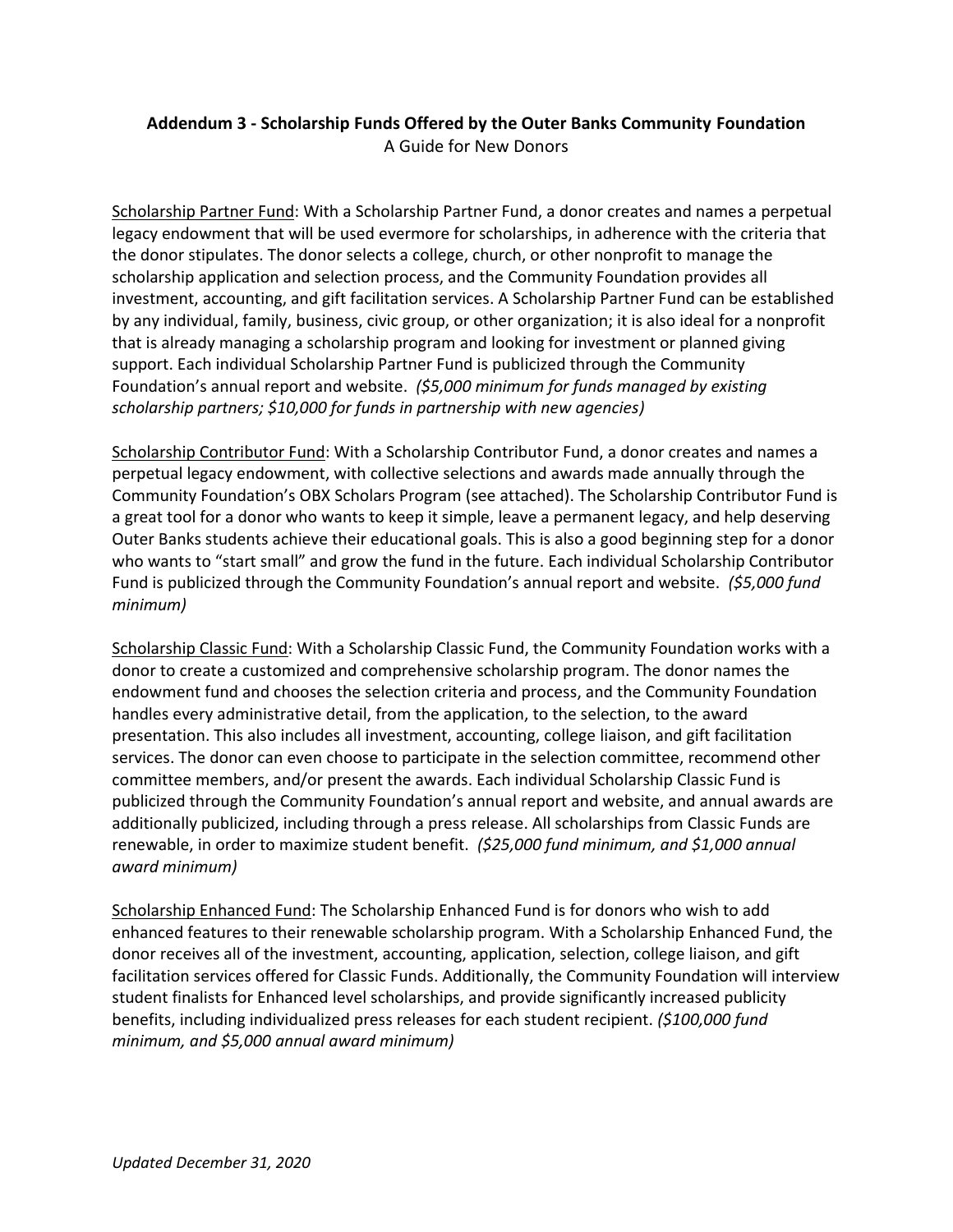|                                                                               | <b>Partner</b>                           | Contributor             | <b>Classic</b> | <b>Enhanced</b> |  |
|-------------------------------------------------------------------------------|------------------------------------------|-------------------------|----------------|-----------------|--|
|                                                                               | <b>Fund</b>                              | <b>Fund</b>             | <b>Fund</b>    | <b>Fund</b>     |  |
| <b>DONOR SERVICES</b>                                                         |                                          |                         |                |                 |  |
| <b>Naming opportunity</b>                                                     | Yes                                      | Yes                     | Yes            | Yes             |  |
| <b>Gift facilitation</b>                                                      | Yes                                      | Yes                     | Yes            | Yes             |  |
| (including planned giving support and fund-<br>specific online donation tool) |                                          |                         |                |                 |  |
| Dispensation of tax receipts and<br>honor/memorial gift notifications         | Yes                                      | Yes                     | Yes            | <b>Yes</b>      |  |
| <b>Recognition of fund and fund</b><br>donors in OBCF Annual Report           | Yes                                      | Yes                     | Yes            | Yes             |  |
| <b>FINANCIAL SERVICES</b>                                                     |                                          |                         |                |                 |  |
| Investment management and                                                     |                                          |                         |                |                 |  |
| monitoring                                                                    | Yes                                      | Yes                     | Yes            | Yes             |  |
| <b>Investment income allocation</b>                                           | Yes                                      | Yes                     | Yes            | Yes             |  |
| All accounting and bookkeeping                                                |                                          |                         |                |                 |  |
| services<br>(including annual 990 inclusion, annual                           | Yes                                      | Yes                     | Yes            | Yes             |  |
| audit review, FASB 136 compliance, and<br>annual spendable calculation)       |                                          |                         |                |                 |  |
| <b>Mailing of annual fund statement</b>                                       | Yes                                      | Yes                     | Yes            | Yes             |  |
| <b>Issuance of annual award</b>                                               | Yes, to scholarship                      | Yes, to OBX             | Yes, directly  | Yes, directly   |  |
| payments                                                                      | partner                                  | <b>Scholars Program</b> | to schools     | to schools      |  |
| Handling of award refunds and/or                                              | Responsibility of                        | Yes, through OBX        | Yes            | Yes             |  |
| deferrals, as necessary                                                       | scholarship partner                      | <b>Scholars Program</b> |                |                 |  |
| <b>Assurance of continued</b>                                                 |                                          |                         |                |                 |  |
| compliance with complex IRS                                                   | Yes                                      | Yes                     | Yes            | Yes             |  |
| regulations<br>(in order to maintain lawfulness and                           |                                          |                         |                |                 |  |
| charitable gift deductibility)                                                |                                          |                         |                |                 |  |
| <b>APPLICATION SERVICES</b>                                                   |                                          |                         |                |                 |  |
| <b>Customization of scholarship</b>                                           | As allowed by                            | No                      | Yes            | Yes             |  |
| criteria                                                                      | scholarship partner                      |                         |                |                 |  |
| <b>Application services</b>                                                   |                                          |                         |                |                 |  |
| (including the collection of students'                                        | Responsibility of<br>scholarship partner | Yes, through OBX        | Yes            | Yes             |  |
| transcripts, FAFSAs, recommendation<br>letters, and essay)                    |                                          | <b>Scholars Program</b> |                |                 |  |
| <b>Outreach to guidance counselors</b>                                        | Responsibility of                        | Yes, through OBX        |                |                 |  |
| (Dare County and Ocracoke only)                                               | scholarship partner                      | <b>Scholars Program</b> | Yes            | Yes             |  |
| Application assistance to students                                            | Responsibility of                        | Yes, through OBX        |                |                 |  |
| and recommenders                                                              | scholarship partner                      | Scholars Program        | Yes            | Yes             |  |
| <b>FAFSA verification</b>                                                     | Responsibility of                        | Yes, through OBX        | Yes, if donor  | Yes, if donor   |  |
|                                                                               | scholarship partner                      | Scholars Program        | so chooses     | so chooses      |  |
| <b>Renewal application services</b>                                           | Responsibility of                        | Yes, through OBX        | Yes            | Yes             |  |
|                                                                               | scholarship partner                      | Scholars Program        |                |                 |  |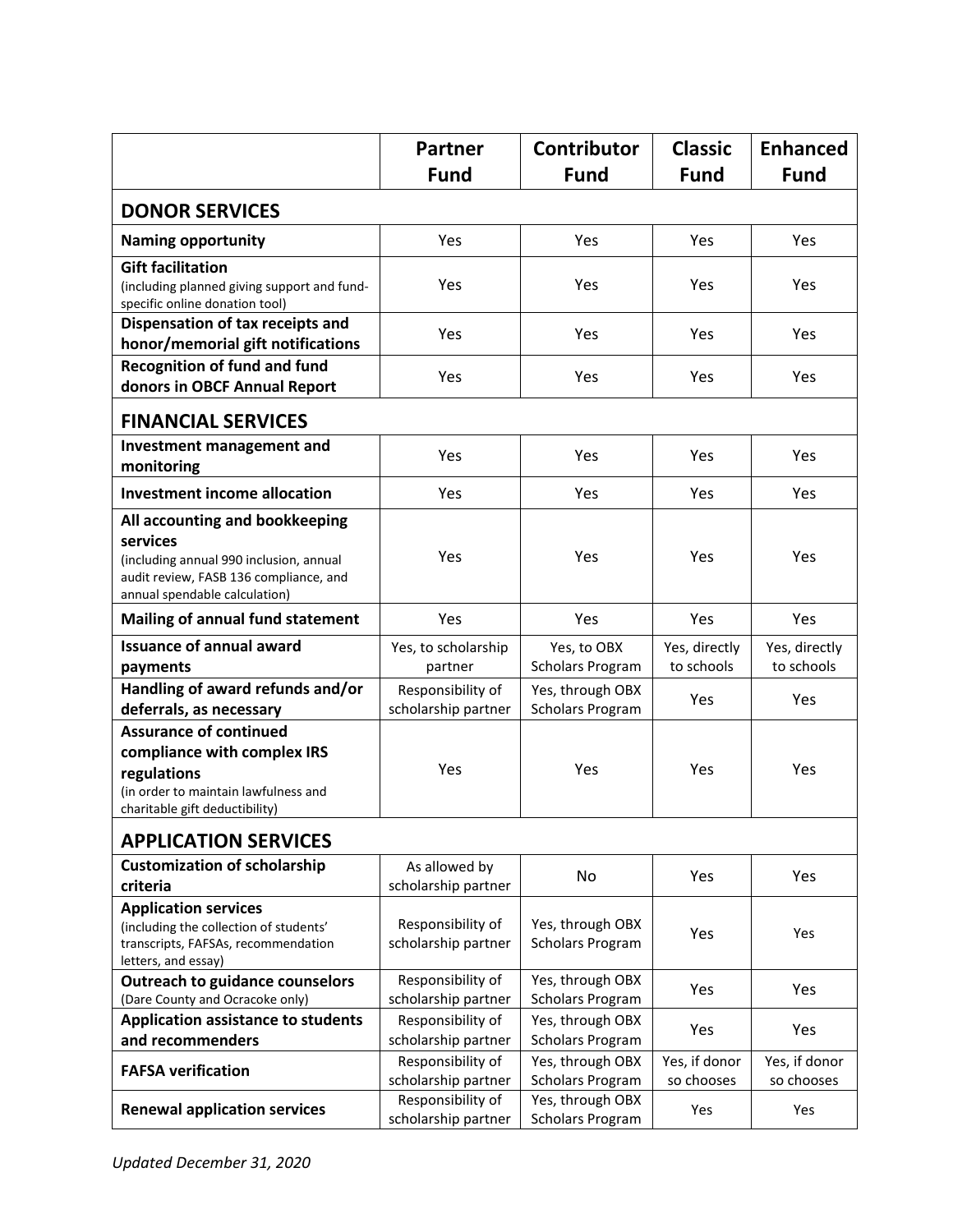|                                                                  | <b>Partner</b>                           | <b>Contributor</b>                              | <b>Classic</b>       | <b>Enhanced</b>        |  |  |
|------------------------------------------------------------------|------------------------------------------|-------------------------------------------------|----------------------|------------------------|--|--|
|                                                                  | <b>Fund</b>                              | <b>Fund</b>                                     | <b>Fund</b>          | <b>Fund</b>            |  |  |
| <b>SELECTION SERVICES</b>                                        |                                          |                                                 |                      |                        |  |  |
| <b>Customization of selection process</b>                        | As allowed by<br>scholarship partner     | No                                              | Yes                  | Yes                    |  |  |
| Donor participation in selection<br>process                      | As allowed by<br>scholarship partner     | No                                              | Donor's<br>choice    | Donor's<br>choice      |  |  |
| <b>Administrative support to</b><br>selection committee          | Responsibility of<br>scholarship partner | Yes, through OBX<br><b>Scholars Program</b>     | Yes                  | Yes                    |  |  |
| <b>Interviewing of student finalists</b>                         | As allowed by<br>scholarship partner     | Determined by<br><b>OBX Scholars</b><br>Program | No                   | Yes                    |  |  |
| <b>PRESENTATION AND PUBLICITY SERVICES</b>                       |                                          |                                                 |                      |                        |  |  |
| <b>Publicity upon creation of fund</b>                           | Yes                                      | Yes                                             | Yes                  | Yes                    |  |  |
| Maintenance of donor anonymity,<br>if desired                    | Yes                                      | Yes                                             | Yes                  | <b>Yes</b>             |  |  |
| Preparation of award letters and<br>presentation speaker's notes | Responsibility of<br>scholarship partner | Yes, through OBX<br><b>Scholars Program</b>     | Yes                  | Yes                    |  |  |
| <b>Presentation of awards</b>                                    | Responsibility of<br>scholarship partner | Yes, through OBX<br><b>Scholars Program</b>     | Donor's<br>choice    | Donor's<br>choice      |  |  |
| <b>Publicity of awards in OBCF's</b><br><b>Annual Report</b>     | Yes                                      | Yes                                             | Yes                  | Yes                    |  |  |
| <b>Publicity of awards to local news</b><br>outlets              | Responsibility of<br>scholarship partner | Yes, through OBX<br><b>Scholars Program</b>     | Yes, in<br>aggregate | Yes,<br>individualized |  |  |
| <b>COLLEGE SERVICES</b>                                          |                                          |                                                 |                      |                        |  |  |
| Processing of student response<br>forms                          | Responsibility of<br>scholarship partner | Yes, through OBX<br><b>Scholars Program</b>     | Yes                  | <b>Yes</b>             |  |  |
| Liaison services with colleges and<br>universities               | Responsibility of<br>scholarship partner | Yes, through OBX<br><b>Scholars Program</b>     | Yes                  | Yes                    |  |  |
| <b>Student account maintenance</b>                               | Responsibility of<br>scholarship partner | Yes, through OBX<br>Scholars Program            | Yes                  | Yes                    |  |  |
| Award displacement support to<br>students                        | Responsibility of<br>scholarship partner | Yes, through OBX<br>Scholars Program            | Yes                  | Yes                    |  |  |
| <b>Student enrollment verification in</b><br>spring              | Responsibility of<br>scholarship partner | Yes, through OBX<br><b>Scholars Program</b>     | Yes                  | Yes                    |  |  |
| Verification of eligibility of<br>renewing students              | Responsibility of<br>scholarship partner | Yes, through OBX<br><b>Scholars Program</b>     | Yes                  | Yes                    |  |  |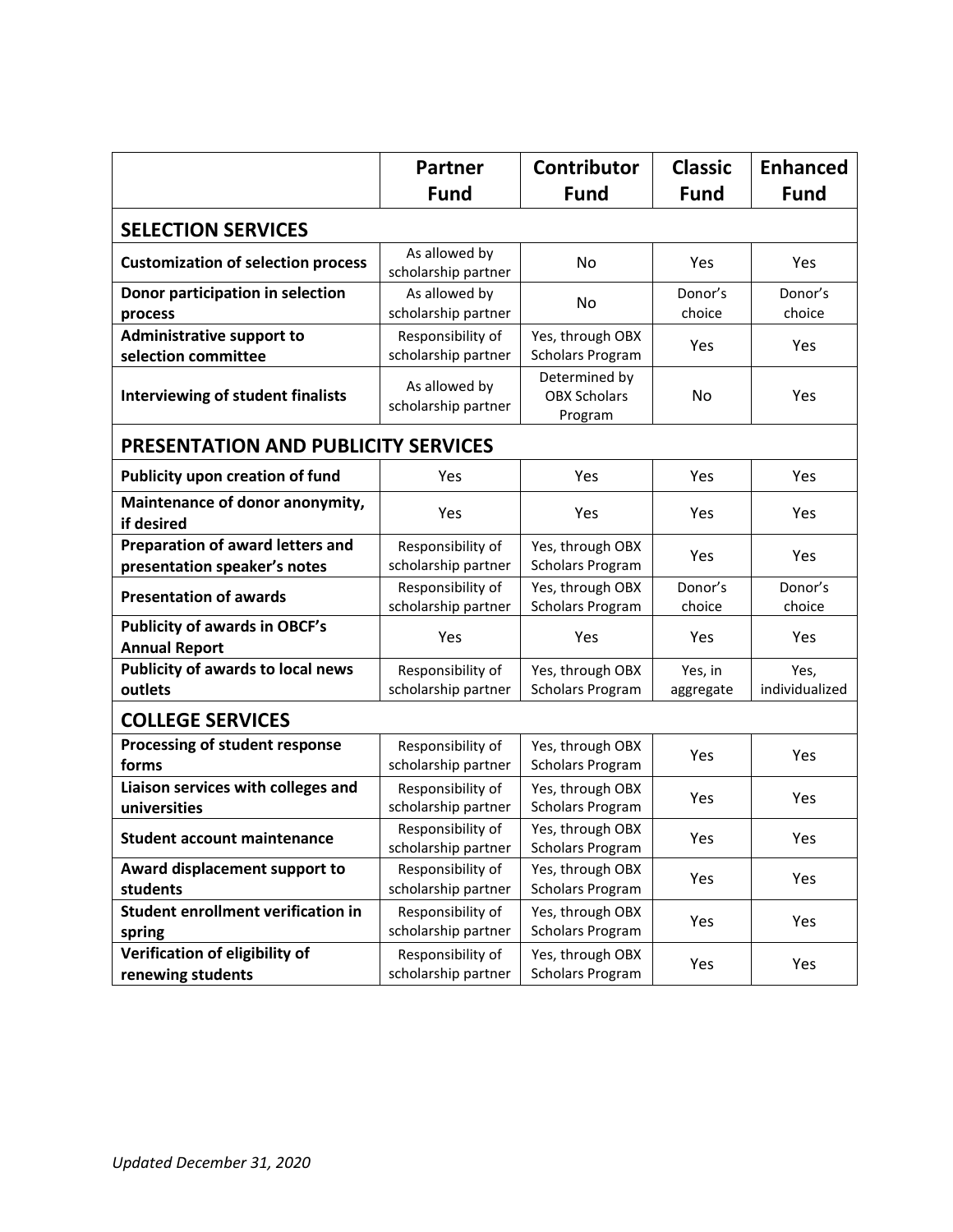|                                          | <b>Partner</b><br><b>Fund</b>                                                                     | <b>Contributor</b><br><b>Fund</b>                                                                 | <b>Classic</b><br><b>Fund</b>                                                                                                                                                                                          | <b>Enhanced</b><br><b>Fund</b>                                                                                                                                                                                  |
|------------------------------------------|---------------------------------------------------------------------------------------------------|---------------------------------------------------------------------------------------------------|------------------------------------------------------------------------------------------------------------------------------------------------------------------------------------------------------------------------|-----------------------------------------------------------------------------------------------------------------------------------------------------------------------------------------------------------------|
| <b>Initial Gift</b><br>Minimum*          | \$1,000                                                                                           | \$1,000                                                                                           | \$1,000                                                                                                                                                                                                                | \$1,000                                                                                                                                                                                                         |
| <b>Fund Balance</b><br><b>Minimum</b>    | \$5,000 for<br>existing partner<br>agencies, \$10,000<br>for new partner<br>agencies              | \$5,000                                                                                           | \$25,000                                                                                                                                                                                                               | \$100,000                                                                                                                                                                                                       |
| Scholarship<br><b>Award Minimum</b>      | 5% of 3-year<br>average fund<br>balance**<br>(distributed annually<br>to scholarship<br>partner)  | 5% of 3-year<br>average fund<br>balance**<br>(contributed annually<br>to OBX Scholars<br>Program) | Renewable<br>\$1,000 *** per<br>year per student                                                                                                                                                                       | Renewable<br>\$5,000 *** per<br>year per student                                                                                                                                                                |
| Scholarship<br><b>Award Maximum</b>      | 5% of 3-year<br>average fund<br>balance**<br>(distributed annually<br>to scholarship<br>partner)  | 5% of 3-year<br>average fund<br>balance**<br>(contributed annually<br>to OBX Scholars<br>Program) | 5% of 3-year<br>average fund<br>balance**<br>(aggregate annual)                                                                                                                                                        | 5% of 3-year<br>average fund<br>balance**<br>(aggregate annual)                                                                                                                                                 |
| Pass-Through<br><b>Award Policy</b>      | Donors may choose<br>to contribute pass-<br>through awards<br>directly to scholarship<br>partner. | Pass-through<br>donations are<br>gratefully accepted<br>into the OBX Scholars<br>Fund.            | Pass-through<br>donations are<br>gratefully accepted to<br>increase the size of an<br>existing award.<br><b>Additional pass-</b><br>through awards are<br>subject to a \$25<br>admin donation for<br>each added award. | Pass-through<br>donations are<br>gratefully accepted to<br>increase the size of an<br>existing award.<br>Additional pass-<br>through awards are<br>subject to a \$25<br>admin donation for<br>each added award. |
| Annual<br>Administrative<br>Donation**** | 1% of fund<br>balance or \$250<br>minimum                                                         | 1% of fund<br>balance                                                                             | 2% of fund<br>balance or \$500<br>minimum                                                                                                                                                                              | 2% of fund<br>balance or \$500<br>minimum                                                                                                                                                                       |

Note: The Community Foundation can offer also offer employer-related scholarships, which benefit employees of a specific corporation and/or their families. We offer these scholarships at the Enhanced or at the Classic Fund level. Employer-related scholarships are tax-deductible but are highly regulated by the IRS.